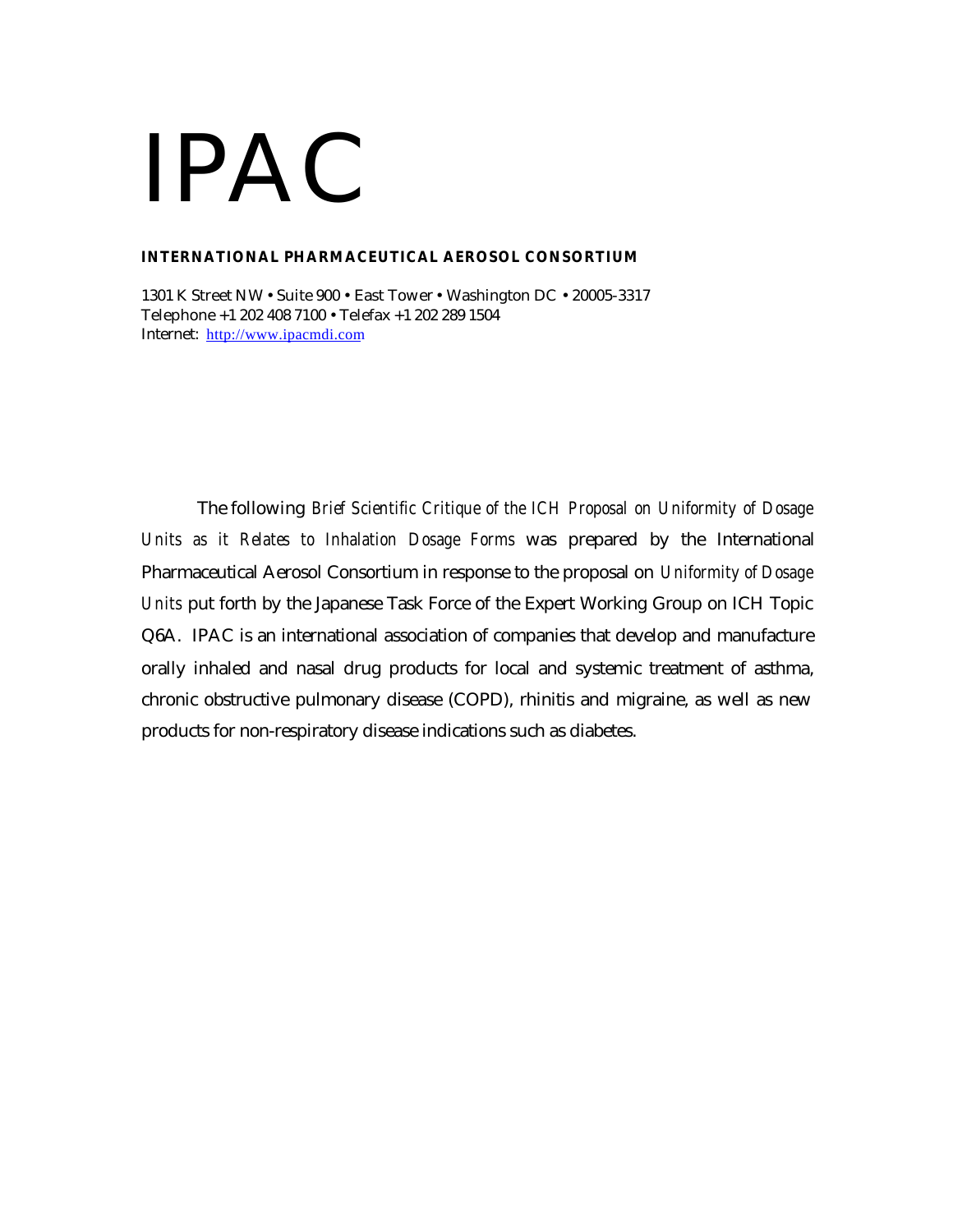## **A BRIEF SCIENTIFIC CRITIQUE OF THE ICH PROPOSAL ON UNIFORMITY OF DOSAGE UNITS AS IT RELATES TO INHALATION DOSAGE FORMS**

#### **I. Introduction**

The ICH proposal on *Uniformity of Dosage Units (*UDU) sets forth the procedure and acceptance criteria for the UDU testing for several dosage forms, including inhalation drug products. Exhibit A contains relevant excerpts from that proposal as it pertains to inhalation dosage forms.

On the other hand, the current US pharmacopeial UDU standards for inhalation drug products are addressed in the USP General Test Chapters <601> and <905> (for a summary of the USP requirements, see Exhibit B).

#### **II. Comparison of Proposed ICH Requirements and Current USP Standards**

The basic principles underlying the ICH and USP UDU requirements are quite different. The proposed ICH specification controls dose content variability by establishing a limit on the Acceptance Value, which is a linear combination of the standard deviation and the absolute mean deviation from the target (the proposed limit for the Acceptance Value is  $\pm 25\%$  of the label claim). The proposed ICH UDU test is thus a type of variable test. By comparison, the USP specification controls the variability by establishing a limit on the maximal number of dose content observations outside a certain interval (not more than 1 of 10 observations outside  $\pm$  25% of the label claim  $(3/30$  for  $2<sup>nd</sup>$  tier testing)). The USP test is thus an attribute test. Both the ICH and USP specifications prescribe the same outlier criterion, namely that no individual unit is allowed to deviate by more than  $\pm$  35% from the label claim.

While the current USP and the proposed ICH specifications employ the same sets of limits (*i.e*., 25% and 35% of the label claim), it is not straightforward to compare the two tests. The resemblance caused by the fact that the limits happen to coincide may give the impression that they are similarly restrictive. However, because the two specifications use entirely different metrics, there is no simple relation between the implicit requirements of the tests. As discussed above, the USP test metric is the count of observations outside a prescribed set of limits, whereas in the ICH proposal, the test metric is a combination of the sample mean and standard deviation. In this letter, we would like to offer several illustrations of how these respective metrics compare.

To illustrate the application of the proposed ICH specification and to compare it to the USP specification, we first would like to present the following case study. Let us consider a sample from a normal distribution with an observed mean dose content  $(\overline{X})$ of 100% of the label claim (*M*). The current USP specification dictates that at least 9 out of 10 units (or at least  $90\%$  of the data) must be within  $\pm 25\%$  of the label claim. It can be shown that requiring that at least 90% of the data be within 25% of the label claim corresponds to requiring (on average and when the mean is 100% of the label claim) that the standard deviation is NMT 15.2%.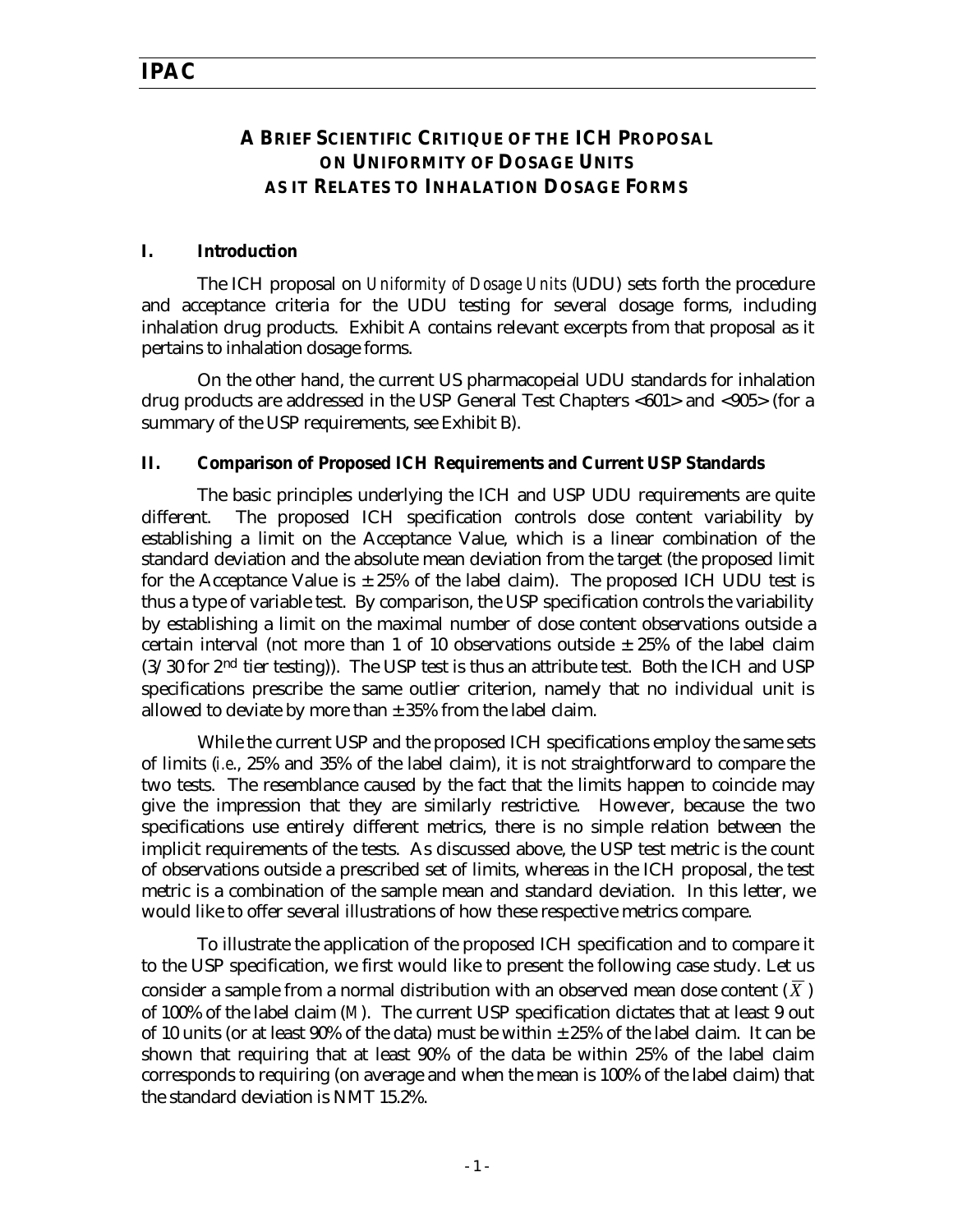On the other hand, according to the proposed ICH specification, the Acceptance Value introduced in the UDU proposal is calculated as follows (see Exhibit A for the notation convention):

Acceptance Value = $|M - \overline{X}| + ks = |100 - 100| + ks = ks$ 

In this case, when  $\overline{X}$  = 100% of the label claim, the Acceptance Value equals the product of the pre-set value for the acceptability constant (*k*) and the sample standard deviation (*s*). The acceptability constant *k* is defined to be 2.4 for the Tier 1 testing, while the Acceptance Value should not exceed  $L1 = 25.0\%$  (see Exhibit A). Consequently, the proposed ICH specification stipulates, in this example, that the sample standard deviation is NMT 25.0%/2.4 = 10.4%; (for the 2<sup>nd</sup> Tier testing, the corresponding figure is 12.5%). A comparison of these limit standard deviations (10.4 and 12.5%) with the one calculated above for the USP test (15.2%) shows that a tighter uniformity is required by the ICH test.

Another way of illustrating the greater stringency of the ICH test is a comparison of average proportions of units falling within  $\pm$  25% of the label claim for the different limit standard deviations calculated above (10.4, 12.5, 15.2%). As can be seen from the table below, the ICH test requires a higher proportion of units to fall within the  $\pm 25\%$ limits.

| <b>Test</b> |      | Limit Standard Deviation, $\%$   $\%$ units within $\pm 25\%$ of label claim |
|-------------|------|------------------------------------------------------------------------------|
| ICH Tier 1  | 10.4 | 98.4                                                                         |
| ICH Tier 2  | 12.5 | 95.0                                                                         |
| l USP       | 15.2 | 90.0                                                                         |

This example illustrates that, compared to the current USP specification, the proposed ICH test places much tighter requirement on the acceptable variability of dosage units (although this is not very transparent from the description of the two tests). The consequence of this is that the proposed ICH procedure inevitably leads to a higher rejection rate of any given sample. Thus, the proposed ICH requirements for UDU are more restrictive than those of the current USP.

Let us now compare the ICH and USP tests using a different approach. As mentioned above, the USP test is a variable test, while the proposed ICH test is an attribute test, *i.e.,* the two tests involve different metrics. Comparing tests that use different metrics is best performed by using so-called operating characteristics (OC) curves, where the probability of compliance is graphically displayed as a function of, for example, true standard deviation. The OC curves for the two tests were calculated using a standard method of simulation. Each point is based on 10,000 simulated samples, and the resulting curves are presented in Figure 1 below. These curves show the proportion of samples that on average meet the requirements of each test as a function of true standard deviation (SD), assuming normally distributed data with a true mean at label claim.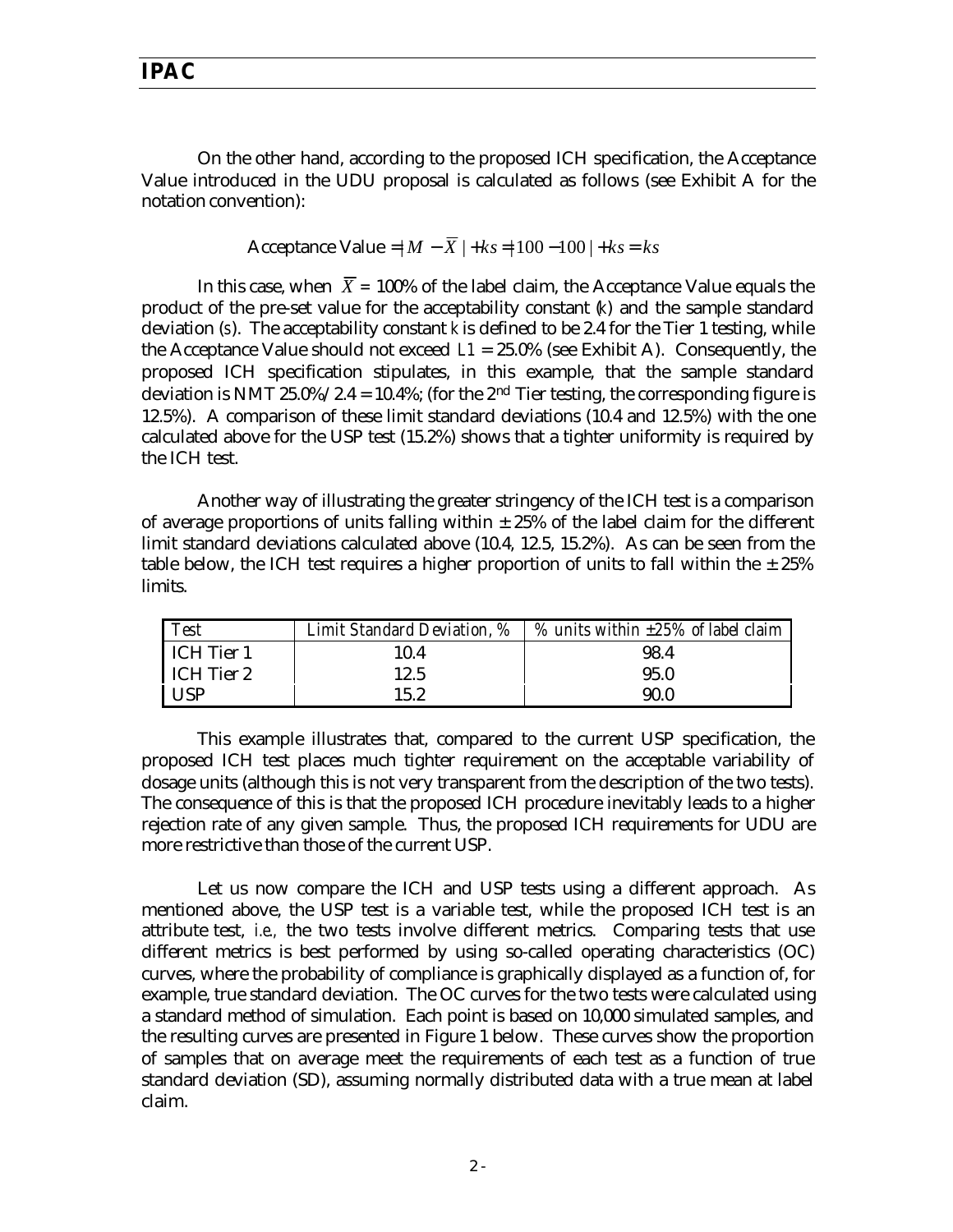

**Figure 1. The proportion (%) of samples fulfilling the proposed ICH and current USP UDU requirements as a function of true standard deviation (SD). The true mean is assumed to be at 100% of the label claim.**

Figure 1 demonstrates that the proposed ICH requirements are far more stringent than the current USP standards in spite of the superficial similarity of the specification limits. For example, a product with a true SD of 12% and a mean at target (100% of the label claim) will on average pass the USP test in 96% of the tests, while only 61% of the tests on the same product will pass the proposed ICH requirements.

Yet another illustration of the tightening is the following example (again assume that data follow a normal distribution with a mean at 100% of the label claim and an SD of 12%). By means of a simulation study similar to the one above, one can find that it would require a tightening of the USP target interval from 75-125% to 82.5-117.5% to cause the same pass rate in a USP test as that of the proposed ICH test.

Finally, for reference, we present in Figure 2 the OC curves for an off-target product with the true mean at 90% of the label claim. (Identical OC curves are obtained for the case with a true mean at 110% of the label claim.)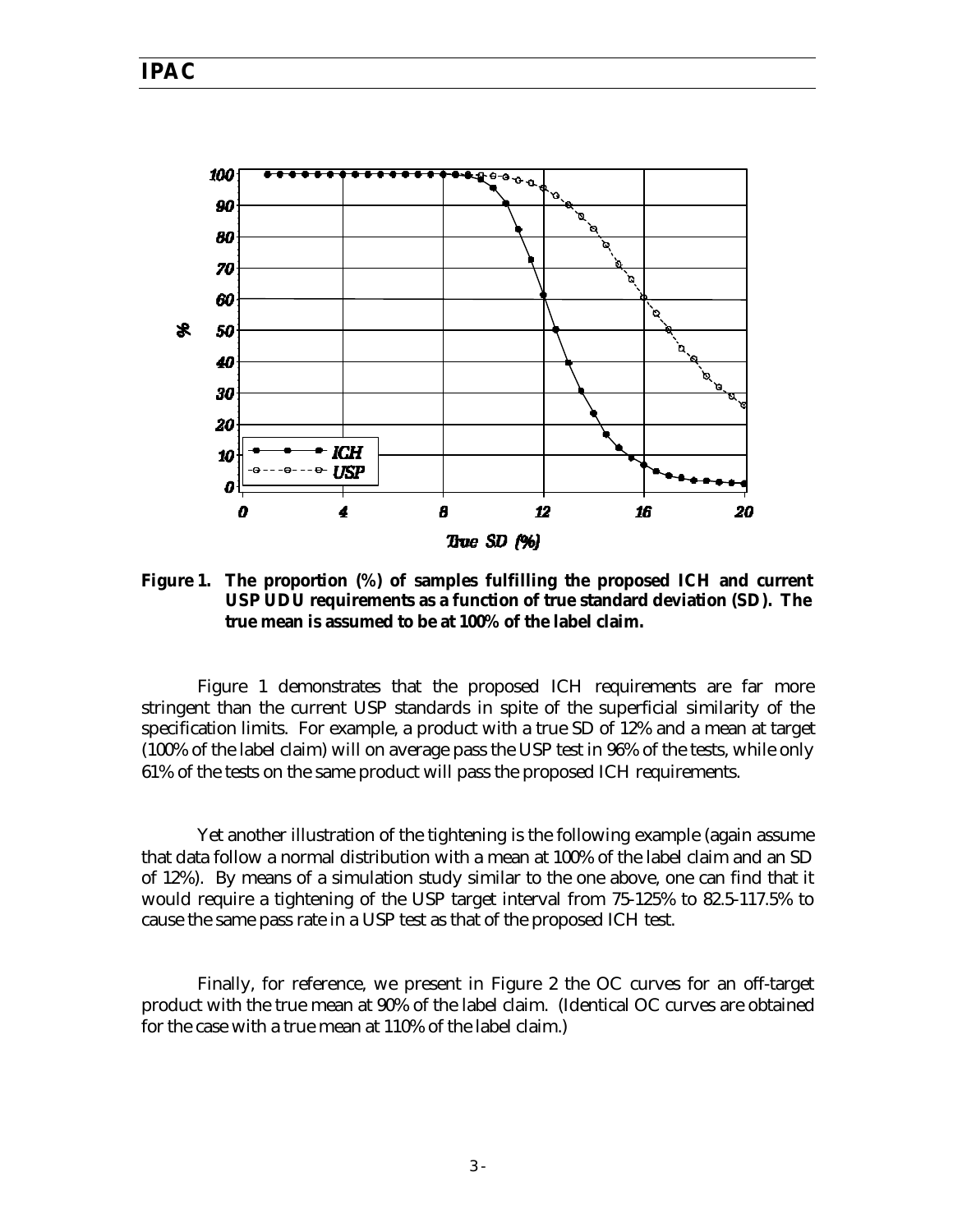

**Figure 2. The proportion (%) of samples fulfilling the proposed ICH and current USP UDU requirements as a function of the true standard deviation (SD). The true mean is assumed to be at 90% of the label claim.**

Apart from the obvious fact that the pass rate decreases when the true mean deviates from the target, the overall picture is the same as in Figure 1, *i.e.,* the proposed ICH specification in this situation represents a significant tightening over the current USP requirements, just as in the case of a product with the mean at target.

In summary, the OC curves show that the proposed ICH procedure for controlling dose uniformity generally constitutes a far more exacting UDU specification than the current USP specification. However, we acknowledge that the principle of controlling uniformity by means of a variable test (such as the proposed ICH test) is statistically a more powerful method than an attribute test (such as the current USP method). A powerful test has better capability to make the correct decision, *i.e.,* it will more often approve batches with low variability and more often reject batches with high variability. This desirable characteristic of the proposed ICH test is demonstrated by the steeper OC curves for the ICH test in Figures 1 and 2. Thus, a DCU requirement following similar principles as the proposed ICH test may provide an attractive alternative – provided that limits and/or acceptability constants are tuned to reflect the actual capability of inhaled dosage forms that have been proved to provide safe and efficacious therapy – and we support further investigation of this approach.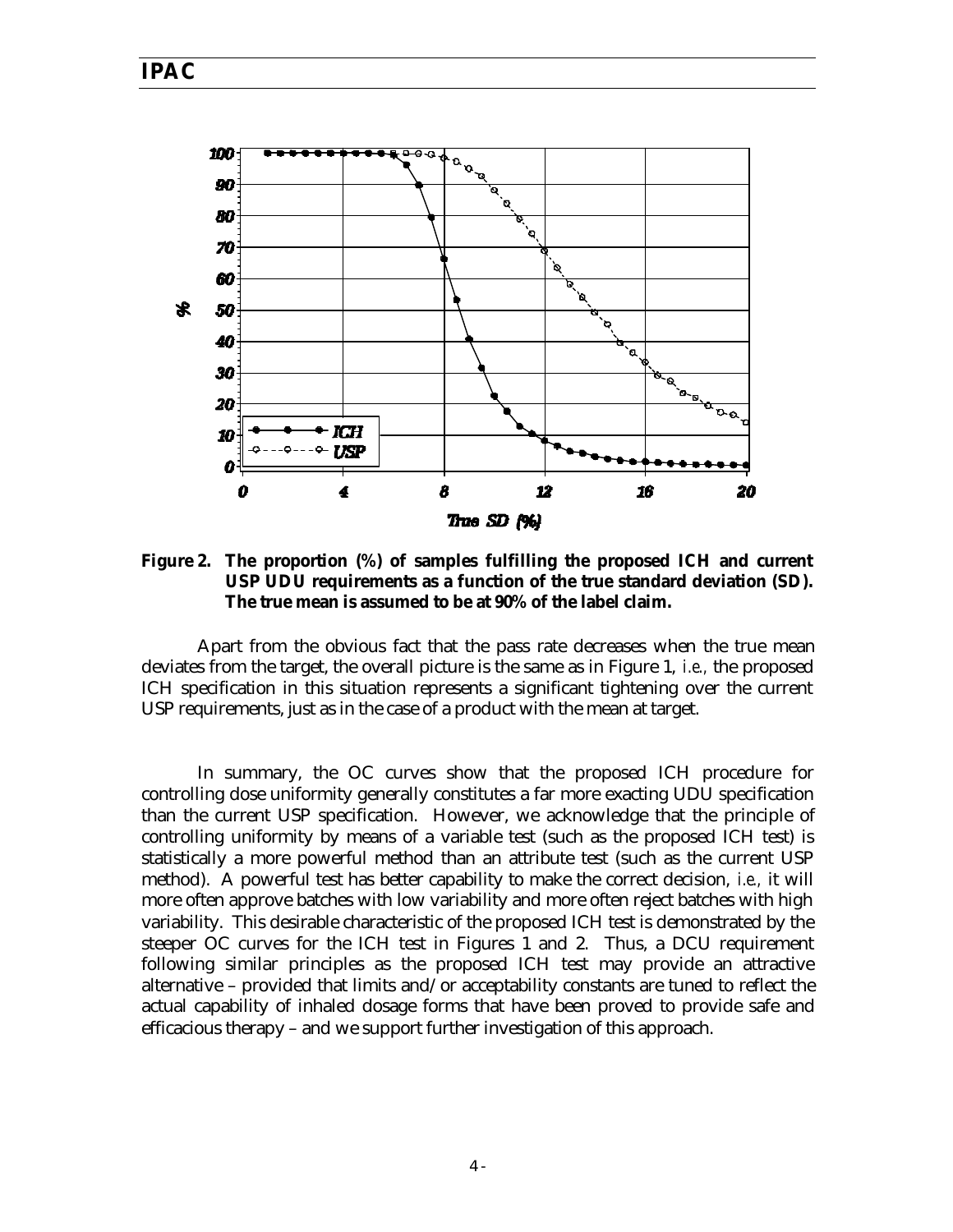As we stated in our 22 June 2000 letter to Dr. Aoyagi, the Leader of the Japanese Task Force of the Expert Working Group on ICH Topic Q6A, proposing tightened acceptance criteria for inhaled drug products without justification by relevant data appears to be contrary to the ICH principle of a data-based approach to setting specifications. As an organization comprised of companies with significant expertise in the area of inhalation drug products, IPAC has well founded reasons to believe that the proposed tightening of the pharmacopeial standards is unwarranted by the performance of these products.

#### **III. Conclusion**

In this letter, we have provided a brief scientific critique of the ICH UDU proposal and presented a scientific argument in support of our position as stated in the letter to Dr. Aoyagi. We reiterate our position that without consultation of relevant experts, the inclusion of tightened requirements for inhalation dosage forms in the proposal (which is to be published by the USP) would be premature. We respectfully request, therefore, that inhalation dosage forms be excluded from the proposal until specific requirements for these dosage forms are fully considered by the appropriate experts of USP and parties to the Pharmacopeial Discussion Group and the ICH.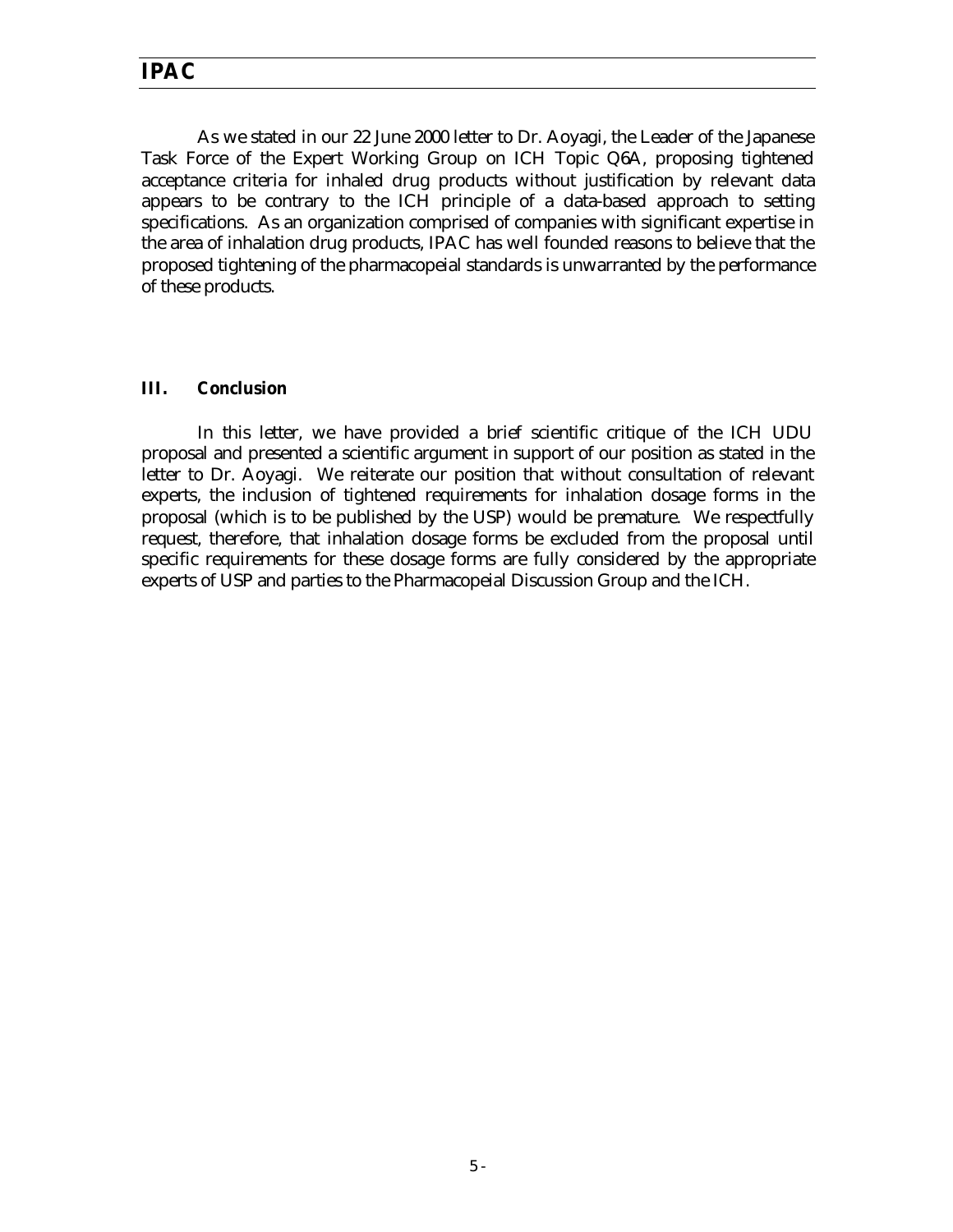#### **EXHIBIT A**

## **Summary of Proposed ICH UDU Specification**

#### **Calculation of acceptance value**

Acceptance value =  $|M - \bar{X}| + ks$ 

| $\boldsymbol{M}$          | If X is less than or equal to 100.0%, then $M$ = the greater of 98.5% or X.                                                                                                                                                                                                                                 |  |
|---------------------------|-------------------------------------------------------------------------------------------------------------------------------------------------------------------------------------------------------------------------------------------------------------------------------------------------------------|--|
|                           | If X is greater than 100.0%, calculate U, where U is the greater of 101.5% or<br>the target test sample_amount_at the time of manufacture which is<br>normally 100.0% unless otherwise specified in the approved specification<br>or individual monograph. Then, for the acceptance criteria calculation, M |  |
|                           | is the lesser of $X$ or $U$ .                                                                                                                                                                                                                                                                               |  |
| $\overline{\overline{X}}$ | Mean of individual contents $(x_1, x_2, \ldots, x_n)$ .                                                                                                                                                                                                                                                     |  |
| $X_1, X_2, \ldots, X_n$   | Individual contents of the units tested, expressed as a percentage of<br>the label claim.                                                                                                                                                                                                                   |  |
| n                         | Sample size (number of units in a sample).                                                                                                                                                                                                                                                                  |  |
| $\boldsymbol{k}$          | Acceptability constant. Unless otherwise specified in individual<br>monograph, $k=2.4$ when the sample size is 10, and $k=2.0$ when the<br>sample size is 30.                                                                                                                                               |  |
| S                         | Standard deviation of the sample.                                                                                                                                                                                                                                                                           |  |
|                           | $s = \sqrt{\sum_{i=1}^{n} (x_i - \overline{X})^2}$                                                                                                                                                                                                                                                          |  |

#### **Criteria**

Apply the following criteria, unless otherwise specified in the individual monograph. The requirements are met if the acceptance value of the first 10 dosage units is less than or equal to *L1*%. If the acceptance value is greater than *L1*%, test the next 20 units. The requirements are met if the final acceptance value of the 30 dosage units is less than or equal to L1% and no unit is over the deviation of *L2*% from the calculated value of *M* in **Calculation of acceptance value***.*

Unless otherwise specified in the approved specification or individual monograph*, M* is 100.0%. Also, unless otherwise specified in the approved specification or individual monograph*, L1 is* 15.0 and *L2* is 25.0 for all products except for metered dose inhalers and powder dose inhalers for which *L1 is* 25.0 and *L2* is 35.0.